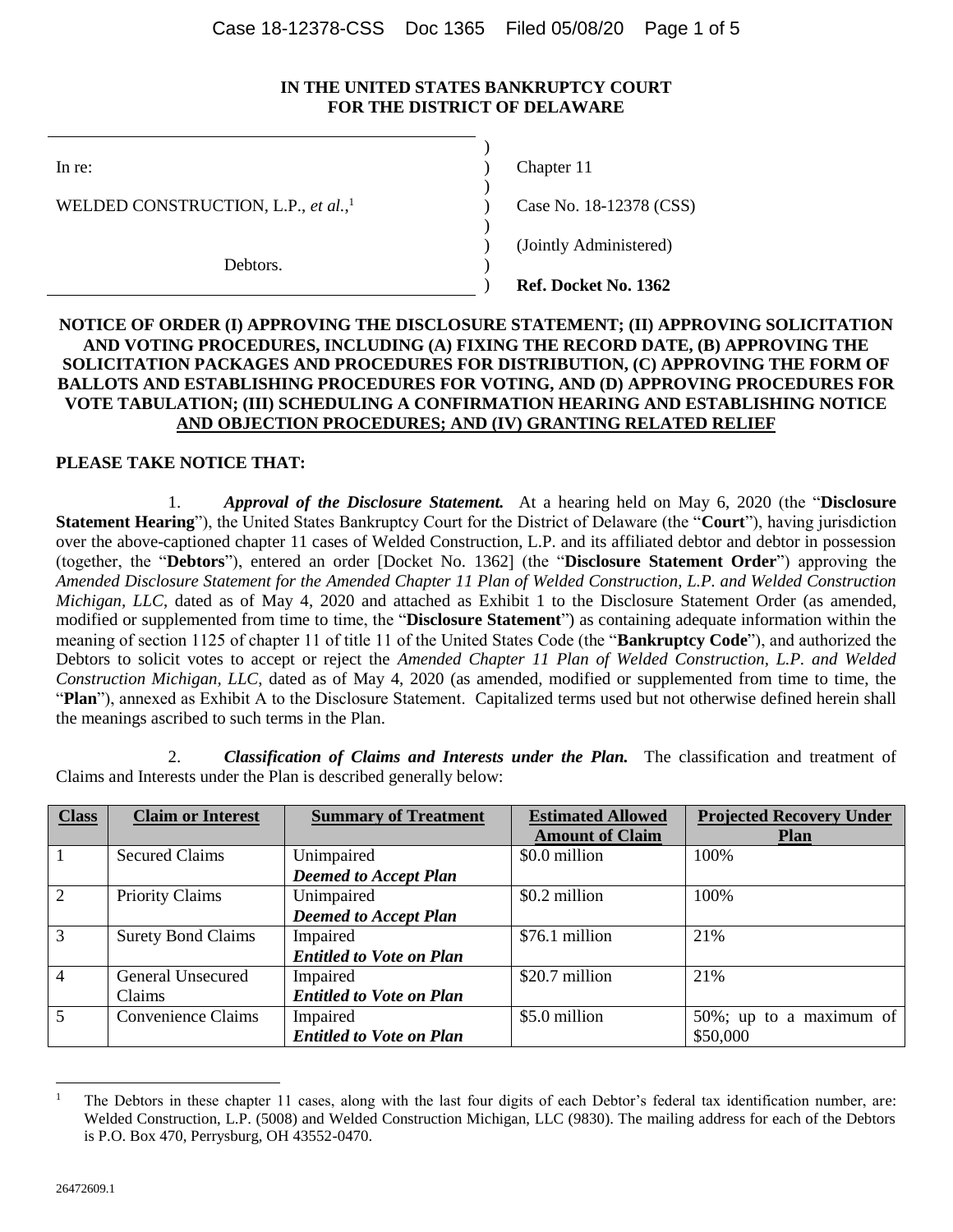| <b>Class</b> | <b>Claim or Interest</b>   | <b>Summary of Treatment</b>  | <b>Estimated Allowed</b> | <b>Projected Recovery Under</b> |
|--------------|----------------------------|------------------------------|--------------------------|---------------------------------|
|              |                            |                              | <b>Amount of Claim</b>   | <b>Plan</b>                     |
| -6           | <b>Subordinated Claims</b> | Impaired                     | N/A                      | N/A                             |
|              |                            | <b>Deemed to Reject Plan</b> |                          |                                 |
|              | Interests                  | Impaired                     | N/A                      | N/A                             |
|              |                            | <b>Deemed to Reject Plan</b> |                          |                                 |

3. *Deadline for Voting on the Plan.* The Court has established **June 12, 2020 at 5:00 p.m. (ET)** (the "**Voting Deadline**") as the deadline by which Ballots accepting or rejecting the Plan must be received. Only Holders of Claims in Class 3 (Surety Bond Claims), Class 4 (General Unsecured Claims), and Class 5 (Convenience Claims) under the Plan are entitled to vote on the Plan and will receive Ballots to cast such votes. To be counted, to the extent Ballots are cast in paper form as provided for herein, Ballots must be properly executed, completed, and delivered to the Voting Agent at the address provided for herein, so as to be received by the Voting Agent no later than the Voting Deadline, unless extended by the Debtors; and to the extent Ballots are cast electronically as provided for herein, Ballots must be properly executed, completed, and submitted through the website created for the Debtors' chapter 11 cases by the Voting Agent, http://kccllc.net/welded (the "**Online Voting Platform**"), no later than the Voting Deadline, unless extended by the Debtor. Ballots will be accepted (i) in paper form, by delivering the Ballot by first-class mail postage prepaid, personal delivery or overnight courier to the Voting Agent at Welded Construction Ballot Processing Center, c/o KCC, 222 N. Pacific Coast Highway, Suite 300, El Segundo, CA 90245; or (ii) by electronic, online transmission through the customized "eBallot" section on the Online Voting Platform. Parties entitled to vote shall be authorized in their sole discretion to complete an electronic Ballot and electronically sign and submit the Ballot to the Voting Agent. Parties who cast a Ballot through the Online Voting Platform should not also submit a paper ballot. Ballots will not be accepted by facsimile transmission, email, or electronic transmission (other than through the Online Voting Platform). Holders of Unimpaired Claims under the Plan (i.e., Class 1 Secured Claims and Class 2 Priority Claims) and Classes that are deemed to reject the Plan (i.e., Class 6 Subordinated Claims and Class 7 Interests) are not entitled to vote on the Plan.

4. *Confirmation Hearing.* A hearing to consider the confirmation of the Plan and for such other and further relief as may be just or proper (the "**Confirmation Hearing**") will be held on **June 24, 2020 at 10:00 a.m., (ET)** before the Honorable Christopher S. Sontchi, United States Bankruptcy Judge, at the United States Bankruptcy Court for the District of Delaware, 824 Market Street, 5th Floor, Courtroom 6, Wilmington, Delaware 19801. The Confirmation Hearing may be continued by the Debtors from time to time without further notice to holders of Claims or Interests or other parties in interest other than the announcement of the adjourned date(s) at the Confirmation Hearing or any continued hearing or on the applicable hearing agenda or a notice filed with the Bankruptcy Court. The Plan may be modified in accordance with the Bankruptcy Code, the Bankruptcy Rules, the Plan and other applicable law, without further notice, prior to or as a result of the Confirmation Hearing. If the Bankruptcy Court enters an order confirming the Plan, section 1141 of the Bankruptcy Code shall become applicable with respect to the Plan and the Plan shall be binding on all parties to the fullest extent permitted by the Bankruptcy Code.

5. *Deadline for Objections to Confirmation of the Plan.* Objections, if any, to confirmation of the Plan, must (i) be in writing; (ii) state the name, address, and nature of the Claim or Interest of the objecting or responding party; (iii) state with particularity the legal and factual basis and nature of any objection or response; and (iv) be filed with the Clerk of the Bankruptcy Court, 824 N. Market Street, 3rd Floor, Wilmington, Delaware 19801, and served on the following parties so as to be actually received **before 5:00 p.m. (ET) on June 17, 2020**: (i) counsel to the Debtors, Young Conaway Stargatt & Taylor, LLP, Rodney Square, 1000 North King Street, Wilmington, Delaware 19801, Attn: Sean M. Beach, Esq. (sbeach@ycst.com), Matthew B. Lunn, Esq. (mlunn@ycst.com), and Robert F. Poppiti, Jr., Esq. (rpoppiti@ycst.com); (ii) counsel to the Committee, (a) Blank Rome LLP, 1201 N. Market Street, Suite 800, Wilmington, DE 19801, Attn: Josef W. Mintz, Esq. (mintz@blankrome.com), and (b) Blank Rome LLP, One Logan Square, 130 North 18th Street, Philadelphia, PA 19103, Attn: John E. Lucian, Esq. (lucian@blankrome.com) and Michael B. Schaedle, Esq. (schaedle@blankrome.com); and (iii) the Office of the United States Trustee for the District of Delaware, 855 King Street, Suite 2207, Lockbox 35, Wilmington, DE 19801, Attn: Jane M. Leamy, Esq. (Jane.M.Leamy@usdoj.gov).

6. *Certain Voting Issues.* Any party that wishes to challenge the allowance of its Claim for voting purposes shall serve on counsel to the Debtors and file with the Court a motion for an order, pursuant to Bankruptcy Rule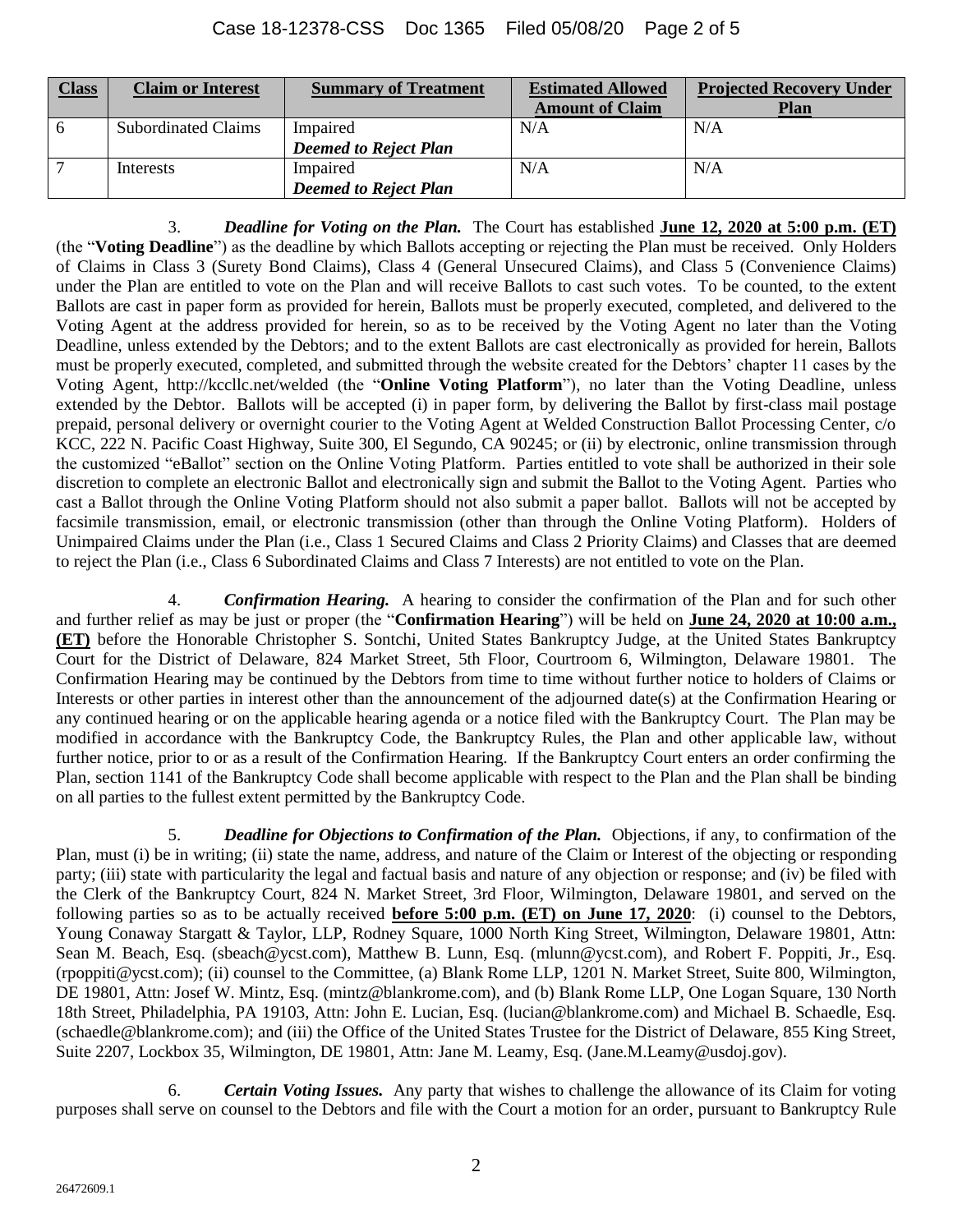3018(a), temporarily allowing such Claim in a different amount or classification for purposes of voting to accept or reject the Plan **on or before 4:00 p.m. (ET) on June 3, 2020**.

7. *RELEASE, INJUNCTION AND EXCULPATION PROVISIONS CONTAINED IN THE PLAN. ARTICLE XI OF THE PLAN CONTAINS CERTAIN RELEASE, INJUNCTION AND EXCULPATION PROVISIONS. YOU ARE ENCOURAGED TO CAREFULLY REVIEW THE PLAN, INCLUDING THESE PROVISIONS, AS YOUR RIGHTS MAY BE AFFECTED, REGARDLESS OF WHETHER OF YOU ARE UNIMPAIRED OR IMPAIRED UNDER THE PLAN.* 

8. *The release in Section 11.11(b) of the Plan (the "Claim Holder Release") binds the "Releasing Parties," which the Plan defines as follows: "(a) all Holders of Claims deemed hereunder to have accepted this Plan (i.e., Holders of Claims in Unimpaired Classes of Claims) that have not Filed an objection to the release in Section 11.11(b) of this Plan prior to the deadline to object to Confirmation of this Plan; and (b) all Holders of Claims in Classes 4 and 5 that (i) vote to accept or reject this Plan and do not timely submit a Release Opt-Out indicating such Holder's decision to not participate in the releases set forth in Section 11.11(b) of this Plan, or (ii) do not vote to accept or reject this Plan, and either do not timely submit a Release Opt-Out, or do not File an objection to the releases in Section 11.11(b) of this Plan prior to the deadline to object to Confirmation of this Plan."*

*The Claim Holder Release provides:*

*"Releases by Holders of Claims. As of the Effective Date, for good and valuable consideration, including the contributions of the Released Parties in facilitating the administration of these Chapter 11 Cases and other actions contemplated by this Plan and the other contracts, instruments, releases, agreements or documents executed and delivered in connection with this Plan and these Chapter 11 Cases, including, without limitation, the Plan Settlement, and subject to Section 11.11(e) of this Plan, each of the Releasing Parties shall be deemed to have conclusively, absolutely, unconditionally, irrevocably and forever, released the Released Parties from any and all claims, interests, obligations, rights, suits, damages, causes of action (including any and all causes of action under chapter 5 of the Bankruptcy Code), remedies and liabilities whatsoever, including any derivative claims or claims asserted or assertible on behalf of the Debtors and the Estates, whether known or unknown, foreseen or unforeseen, liquidated or unliquidated, fixed or contingent, matured or unmatured, existing or hereafter arising, in law, equity or otherwise, that such Releasing Party would have been legally entitled to assert (whether individually or collectively), based in whole or in part on any act, omission, transaction, event or other occurrence taking place on or prior to the Effective Date in any way relating to the Debtors, the Estates, these Chapter 11 Cases, this Plan, the Disclosure Statement or related agreements, instruments or other documents; provided, however, that nothing herein shall be deemed a waiver or release of any right of any such Releasing Parties to receive a Distribution pursuant to the terms of this Plan; provided further, however, that the foregoing provisions of this release in Section 11.11(b) of this Plan shall not operate to waive, release or otherwise impair any causes of action arising from criminal acts, willful misconduct, actual fraud, or gross negligence of such applicable Released Party as determined by Final Order of the Bankruptcy Court or any other court of competent jurisdiction. For the avoidance of doubt, notwithstanding anything to the contrary herein, the foregoing release by the Releasing Parties is not, and shall not be deemed to be, in exchange for a waiver of the Debtors' rights or claims against the Releasing Parties, including the Debtors' rights to assert setoffs, recoupments or counterclaims, or to object or assert defenses to any Claim or Interest, and all such rights and claims are expressly reserved. Notwithstanding any of the foregoing, nothing in this Section is intended to limit or otherwise modify any releases or waivers that are separately provided for in any other Final Order (including settlement or other agreements authorized thereby) of the Bankruptcy Court."* 

# *Section 11.11(d) provides:*

*"Each Holder of a Claim in Class 4 and 5 shall be a Releasing Party and, as such, provides the releases set forth in Section 11.11(b) of this Plan, unless such Holder timely submits a Release Opt-Out indicating such Holder's decision to not participate in the releases set forth in Section 11.11(b) of this*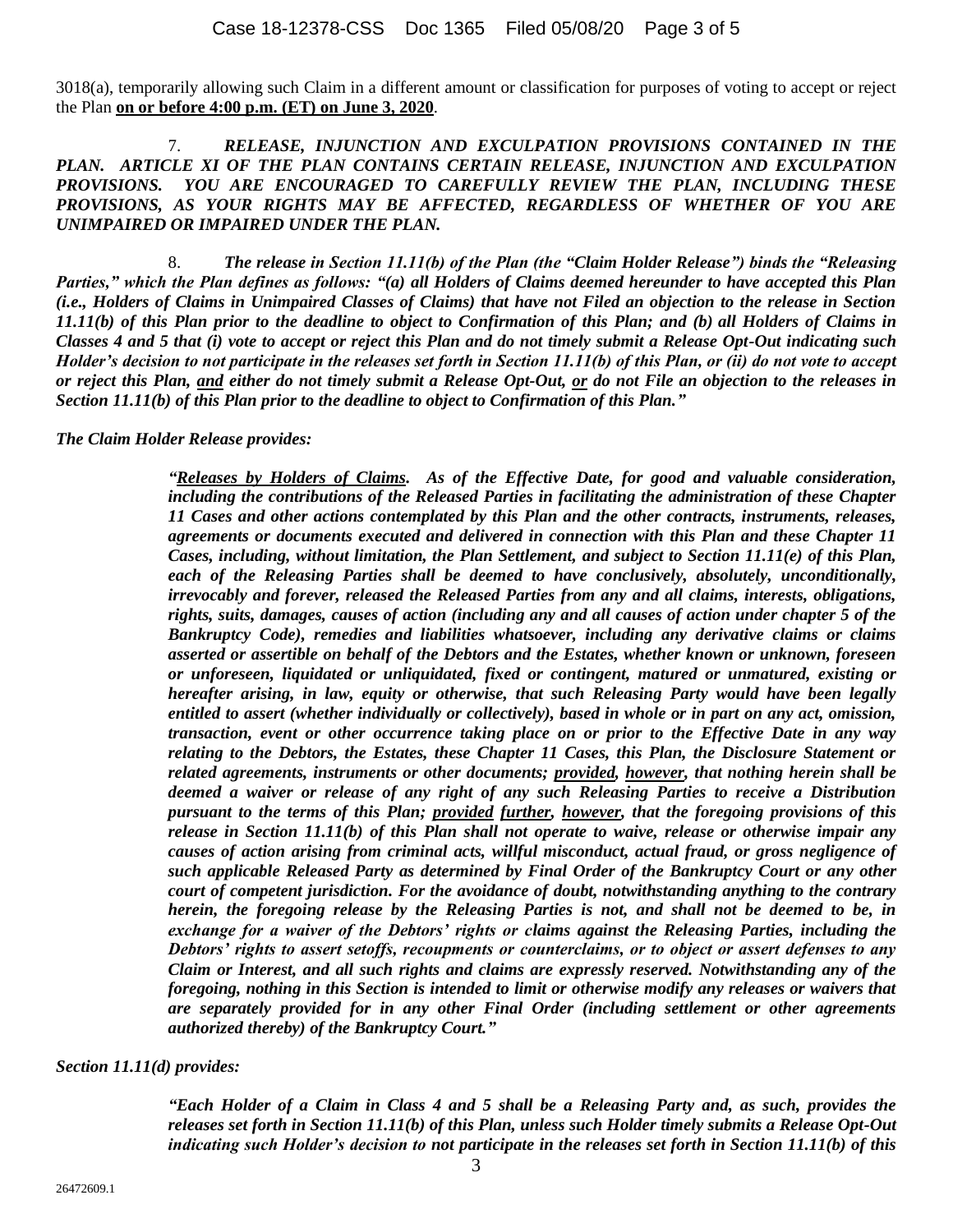*Plan, or Files an objection to the releases in Section 11.11(b) of this Plan prior to the deadline to object to Confirmation of this Plan."*

#### *Section 11.11(e) provides:*

*"Federal Insurance Company Release. On behalf of itself and any person or entity claiming by or through Federal Insurance Company or any of its Related Parties, Federal Insurance Company grants the releases set forth in Section 11.11(b) of this Plan to each of the Released Parties except for the direct claims against the Debtors, which are preserved, and except for any claims arising under or relating to (a) bonds issued on behalf of entities other than Welded Construction, L.P., and associated indemnity agreements, (b) insurance contracts and related agreements, including collateral agreements, pertaining to the Released Parties, and (c) any other contract to which a Released Party is a direct party."*

9. *Additionally, Article XI of the Plan contains certain provisions regarding exculpation and injunctions. All parties are advised to read Article XI of the Plan carefully and consult with their own advisors with respect thereto. The text of the relevant provisions of Article XI of the Plan are as follows:*

> *Section 11.10. Non-Discharge of the Debtors; Injunction. In accordance with section 1141(d)(3) of the Bankruptcy Code, this Plan does not discharge the Debtors. Section 1141(c) of the Bankruptcy Code nevertheless provides, among other things, that the property dealt with by this Plan is free and clear of all Claims and Interests. As such, no Person or Entity holding a Claim or Interest may receive any payment from, or seek recourse against, any Assets or property of the Debtors and their Estates or the Post-Effective Date Debtors other than Assets or property required to be distributed to that Person or Entity under this Plan. As of the Effective Date, all parties are precluded from asserting against any Assets or property of the Debtors and their Estates and the Post-Effective Date Debtors any Claims, rights, causes of action, liabilities or Interests based upon any act, omission, transaction or other activity that occurred before the Effective Date except as expressly provided in this Plan or the Confirmation Order.*

> *Except as otherwise expressly provided for in this Plan or the Confirmation Order, all Persons and Entities are permanently enjoined, on and after the Effective Date, on account of any Claim or Interest, from:*

*(a) commencing or continuing in any manner any action or other proceeding of any kind against the Debtors, their Estates, the Post-Effective Date Debtors, their successors and assigns and any of their Assets and properties;*

*(b) enforcing, attaching, collecting or recovering by any manner or means any judgment, award, decree or order against the Debtors, their Estates, the Post-Effective Date Debtors, their successors and assigns and any of their Assets and properties;*

*(c) creating, perfecting or enforcing any encumbrance of any kind against the Debtors, their Estates, the Post-Effective Date Debtors, their successors and assigns and any of their Assets and properties;*

*(d) asserting any right of setoff or subrogation of any kind against any obligation due from the Debtors, their Estates, the Post-Effective Date Debtors or their successors and assigns, or against any of their Assets and properties, except to the extent that a right to setoff or subrogation is asserted in a timely filed proof of claim; or*

*(e) commencing or continuing in any manner any action or other proceeding of any kind in respect of any Claim, Interest or cause of action released or settled hereunder.*